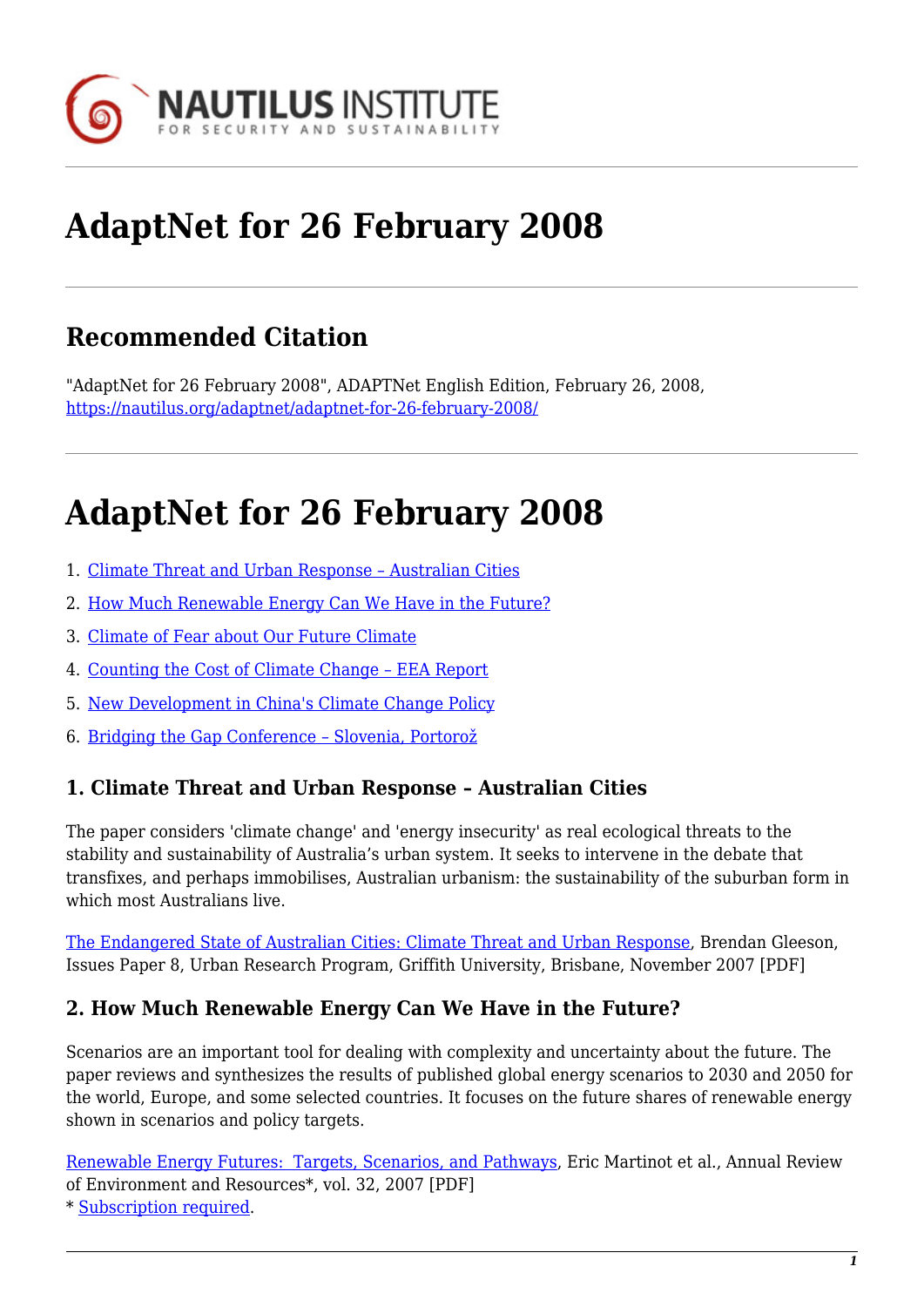## **3. Climate of Fear about Our Future Climate**

The paper suggests that to understand the present post-modern anxiety about climate change we need a deeper cultural and historical reading of climate and its meaning for human society than is usually offered by scientific assessments such as the IPCC. It demonstrates ways in which our reading of climate and climate change has been, and continues to be, culturally conditioned and historically situated.

[The Conquering of Climate: Discourses of Fear and Their Dissolution](http://www.mikehulme.org/wp-content/uploads/2007/11/13_11-the-conquering-of-climate.pdf) (in press), Mike Hulme, Submitted to The Geographical Journal, November 2007 [PDF]

## <span id="page-1-0"></span>**4. Counting the Cost of Climate Change – EEA Report**

This report reviews, analyses and discusses the methodological issues regarding cost of inaction and cost of adaptation to climate change modelling. It concludes that: while the economic effects are still uncertain, the Mediterranean and south-eastern Europe will be most adversely affected; and that adaptation has an important role in reducing economic costs.

[Climate Change: The Cost of Inaction and the Cost of Adaptation](http://reports.eea.europa.eu/technical_report_2007_13/en/Tech_report_13_2007.pdf), EEA Technical Report No. 13/2007, European Environment Agency, Copenhagen, December 2007 [PDF]

### <span id="page-1-1"></span>**5. New Development in China's Climate Change Policy**

Climate change is a common challenge faced by the entire world and China is a key country in the international climate regime. The paper investigates the main actors involved in China's climate change policy making. It discusses recent development in China's climate change policy.

[New Development in China's Climate Change Policy](http://law.bepress.com/cgi/viewcontent.cgi?article=1075&context=unswwps), Yang Zhang and Yongnian Zheng, University of New South Wales Faculty of Law Research Series – Paper-73, Australia, December 2007 [PDF]

#### <span id="page-1-2"></span>**6. Bridging the Gap Conference – Slovenia, Portorož**

The 4th Bridging the Gap Conference will take place in Slovenia, Portorož from 14-16 May, 2008. The event will focus on five themes, including one on adaptation to climate change. Participants willing to contribute poster presentation may submit abstracts (maximum length 500 words) by 1st March 2008.

[4th Bridging the Gap Conference: Responding to Environmental Change – from Words to Deeds,](http://www.bridgingthegap.si/) Environmental Agency of the Republic of Slovenia, Slovenia, Portorož, May 14-16, 2008

# **Subscription information**

AdaptNet is a free weekly report produced by **[RMIT University](http://www.rmit.edu.au/) Global Cities Institute's Climate** Change Adaptation Working Group in partnership with the [Australian Centre for Science, Innovation](http://www.acsis.unimelb.edu.au/) [and Society](http://www.acsis.unimelb.edu.au/) at Melbourne University, Australia.

- [Subscribe or unsubscribe](https://nautilus.org/mailman/listinfo/adaptnet).
- View the archive: [2006,](http://nautilus.org/2007/adaptnet-for-20-november-2007/2006.html) [2007](http://nautilus.org/2007/adaptnet-for-20-november-2007/adaptnet-for-30-october-2007/index.html), [2008.](http://nautilus.org/index.html)

## **Translations**